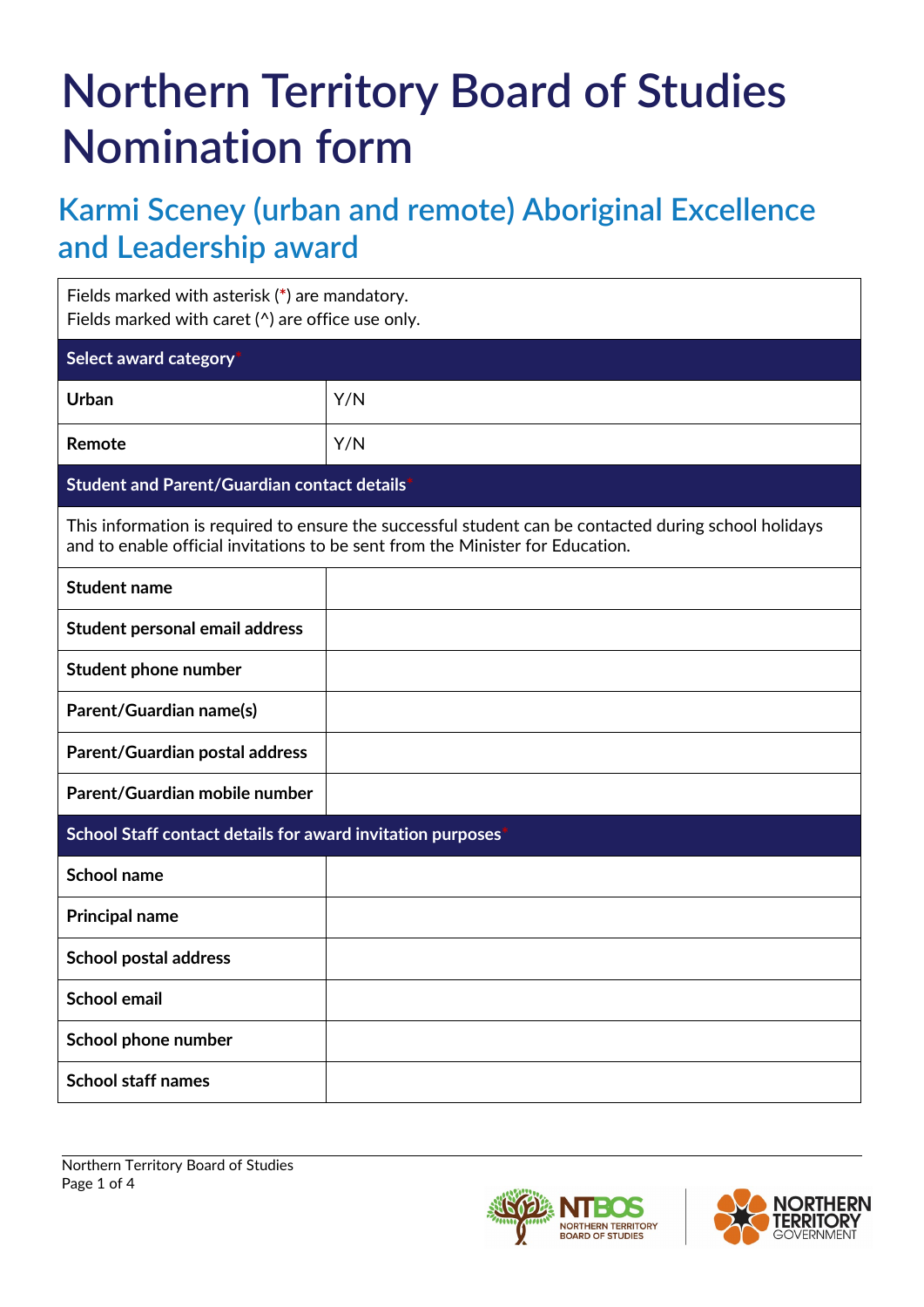#### **Section A - School written report**

The School is to provide written support on behalf of the student being nominated

| Name of person completing<br><b>Section A</b>                                                                                          |                                                                                                     |  |
|----------------------------------------------------------------------------------------------------------------------------------------|-----------------------------------------------------------------------------------------------------|--|
| <b>Email address</b>                                                                                                                   |                                                                                                     |  |
| List the students outstanding achievements whilst undertaking their Northern Territory Certificate of<br><b>Education and Training</b> |                                                                                                     |  |
|                                                                                                                                        |                                                                                                     |  |
|                                                                                                                                        |                                                                                                     |  |
|                                                                                                                                        |                                                                                                     |  |
|                                                                                                                                        |                                                                                                     |  |
|                                                                                                                                        |                                                                                                     |  |
|                                                                                                                                        | Against which of the seven capabilities do you believe the students achievements are best described |  |
| Literacy                                                                                                                               | Y/N                                                                                                 |  |
| <b>Numeracy</b>                                                                                                                        | Y/N                                                                                                 |  |
| Information and communication<br>technology capability                                                                                 | Y/N                                                                                                 |  |
| <b>Creative and critical thinking</b>                                                                                                  | Y/N                                                                                                 |  |
| Personal and social capability                                                                                                         | Y/N                                                                                                 |  |
| <b>Ethical understanding</b>                                                                                                           | Y/N                                                                                                 |  |
| Intercultural understanding                                                                                                            | Y/N                                                                                                 |  |
| Provide below a summary supporting the nomination by the school                                                                        |                                                                                                     |  |
| The seven capabilities are provided as a guide. Please complete one or more.                                                           |                                                                                                     |  |
| Literacy                                                                                                                               |                                                                                                     |  |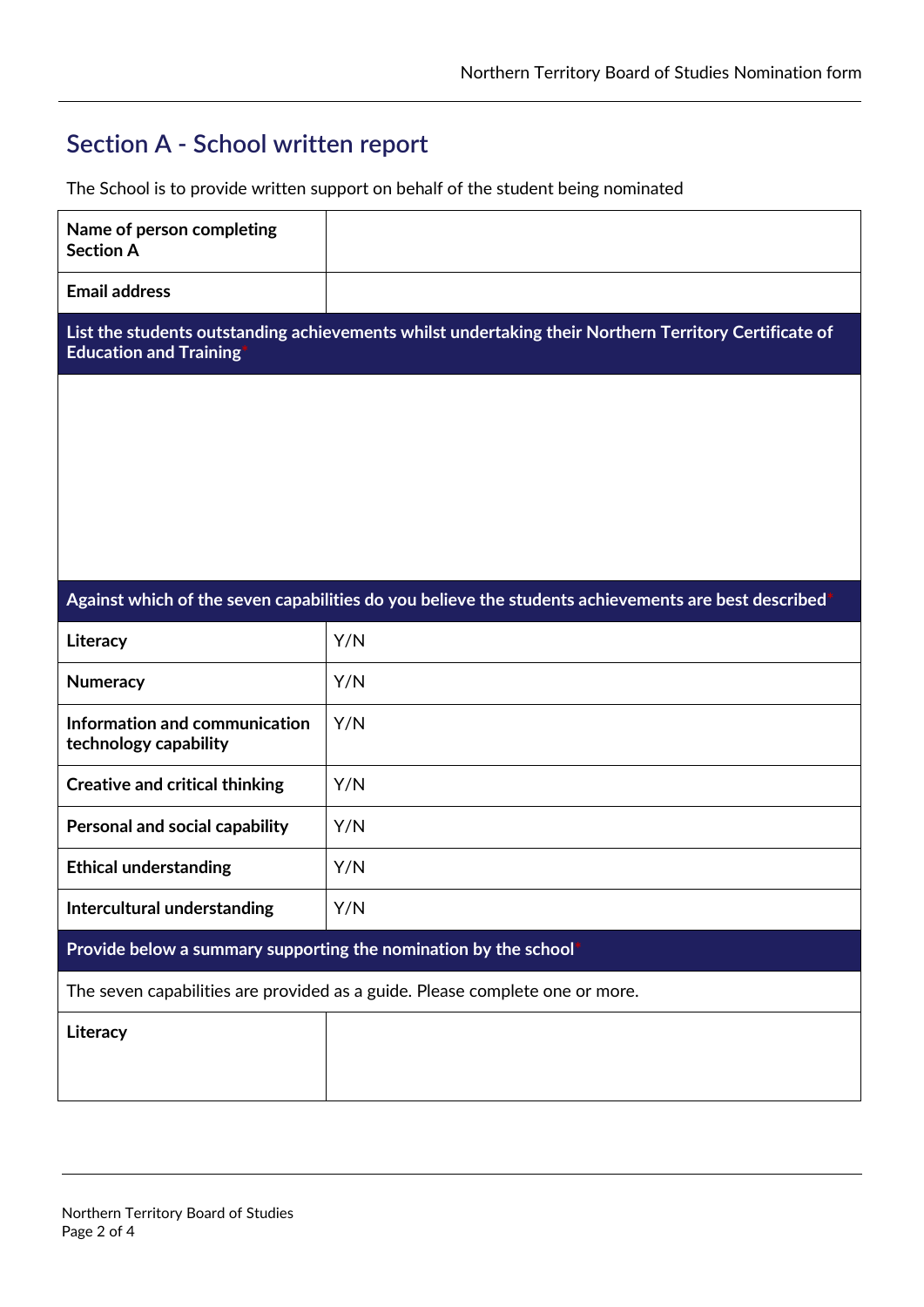| <b>Numeracy</b>                                                                                                                                                                      |  |
|--------------------------------------------------------------------------------------------------------------------------------------------------------------------------------------|--|
| Information and communication<br>technology capability                                                                                                                               |  |
| <b>Creative and critical thinking</b>                                                                                                                                                |  |
| Personal and social capability                                                                                                                                                       |  |
| <b>Ethical understanding</b>                                                                                                                                                         |  |
| Intercultural understanding                                                                                                                                                          |  |
| If the student is undertaking a 'board recognised course', such as a Vocational Education and Training<br>qualification interstate subject then please provide the necessary details |  |
| <b>Name of Board recognised</b><br>course                                                                                                                                            |  |
| Grade or score of qualification<br>obtained                                                                                                                                          |  |

#### **Section B - Community Involvement**

The Karmi Sceney Aboriginal Excellence and Leadership awards are coordinated by the Northern Territory Board of Studies to recognise Aboriginal students' exceptional achievements whilst undertaking the Northern Territory Certificate of Education and Training.

| Name of person completing<br><b>Section B</b> |  |
|-----------------------------------------------|--|
| <b>Email address</b>                          |  |